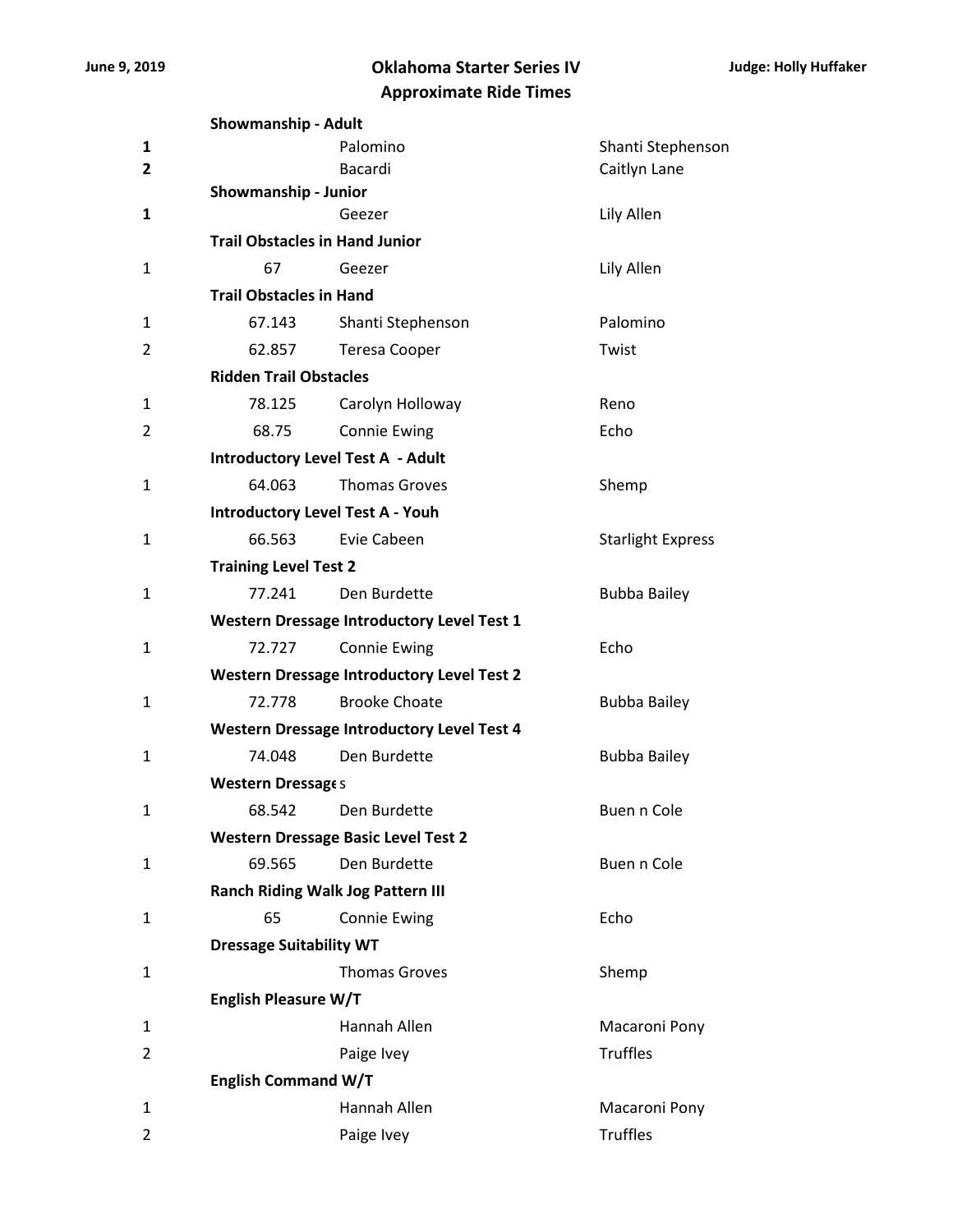## **June 9, 2019 Oklahoma Starter Series IV Approximate Ride Times**

|                | <b>Western Pleasure W/J</b>             |                       |                          |  |  |  |
|----------------|-----------------------------------------|-----------------------|--------------------------|--|--|--|
| 1              |                                         | <b>Connie Ewing</b>   | Echo                     |  |  |  |
|                | Western Pleasure W/J /L                 |                       |                          |  |  |  |
| 1              |                                         | Shanti Stephenson     | Treasure                 |  |  |  |
|                | <b>Western Dressage Suitability W/J</b> |                       |                          |  |  |  |
| 1              |                                         | <b>Connie Ewing</b>   | Echo                     |  |  |  |
|                | <b>Western Command W/J</b>              |                       |                          |  |  |  |
| 1              |                                         | <b>Connie Ewing</b>   | Echo                     |  |  |  |
|                | <b>Egg and Spoon Race</b>               |                       |                          |  |  |  |
| 1              |                                         | <b>Terrel Gardner</b> | Joker                    |  |  |  |
| $\overline{2}$ |                                         | Dad Ivey              | Oakley                   |  |  |  |
| 3              |                                         | <b>Hannah Allen</b>   | Macaroni Pony            |  |  |  |
| 4              |                                         | Paige Ivey            | <b>Truffles</b>          |  |  |  |
|                | Keyhole (no canter/lope)                |                       |                          |  |  |  |
| 1              |                                         | Evie Cabeen           | <b>Starlight Express</b> |  |  |  |
| $\overline{2}$ |                                         | Hannah Allen          | Macaroni Pony            |  |  |  |
| 3              |                                         | Paige Ivey            | <b>Truffles</b>          |  |  |  |
|                | barrell Race - no cantering/lope        |                       |                          |  |  |  |
| 1              |                                         | Paige Ivey            | <b>Truffles</b>          |  |  |  |
| $\overline{2}$ |                                         | Evie Cabeen           | <b>Starlight Express</b> |  |  |  |
| 3              |                                         | Hannah Allen          | Macaroni Pony            |  |  |  |
|                | <b>Walking Race</b>                     |                       |                          |  |  |  |
| $\mathbf{1}$   |                                         | Lilly Allen           | Oakley                   |  |  |  |
| 2              |                                         | <b>Brooke Choate</b>  | <b>Bubba Bailey</b>      |  |  |  |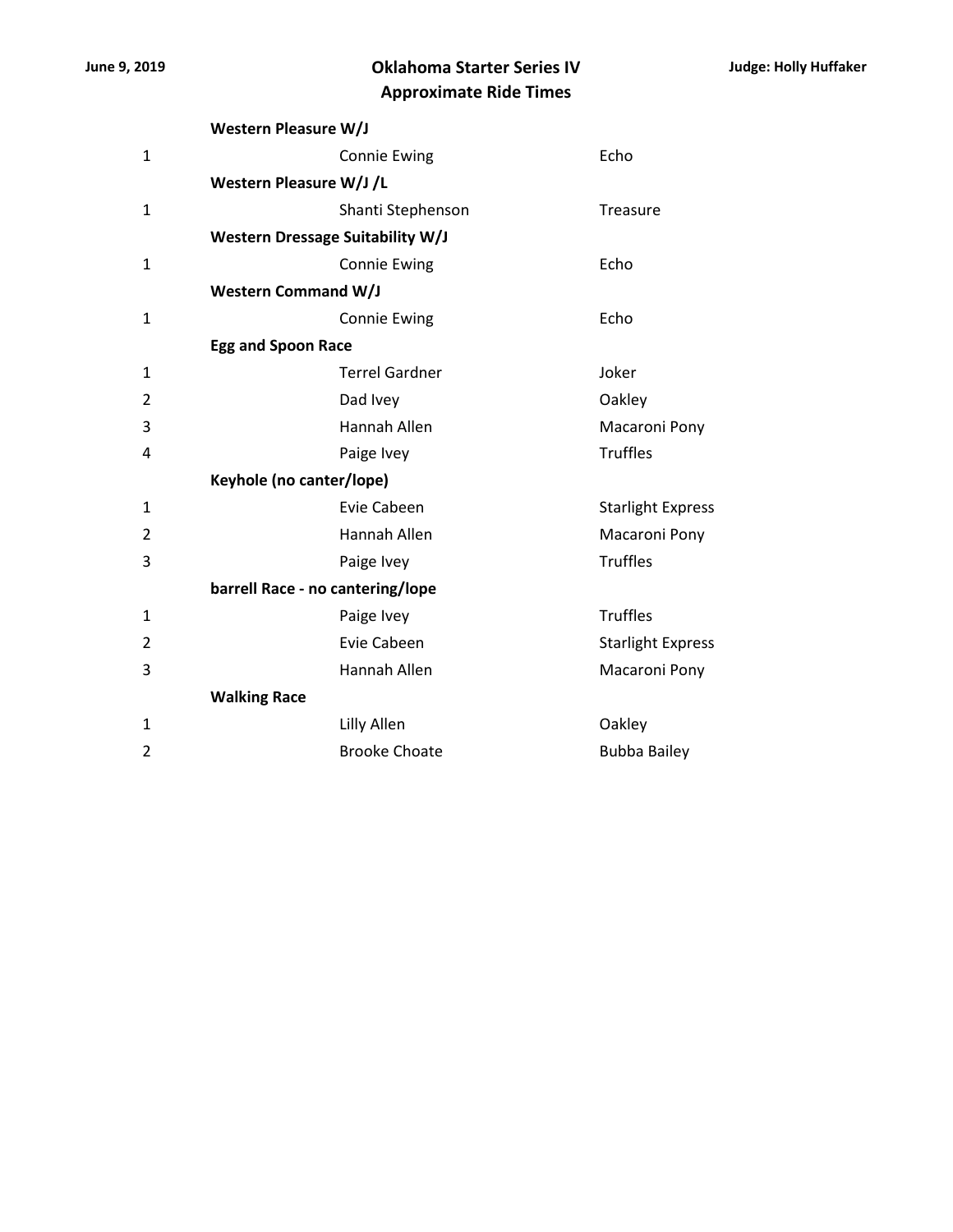# **United States Rules for Working Equitation Class Results Tally**

| <b>Competition Name: Oklahoma Starter Series I</b>    |                                                                       |  |                                                                        |                                 |                |                          |  | Date: June 9, 2019                     |                |                |                |  |  |  |
|-------------------------------------------------------|-----------------------------------------------------------------------|--|------------------------------------------------------------------------|---------------------------------|----------------|--------------------------|--|----------------------------------------|----------------|----------------|----------------|--|--|--|
| <b>Level/Division: Childrens</b><br>Class No. 10      |                                                                       |  |                                                                        |                                 |                |                          |  | $\mathbf{1}$<br>of $1$<br><b>Sheet</b> |                |                |                |  |  |  |
|                                                       | Rider Name/No.<br>462 Paige Ivey<br>Horse Name/No.<br><b>Truffles</b> |  | Rider Name/No.<br>Rider Name/No.<br>490 Hannah Allen<br>20 Ellie Waugh |                                 |                | <b>Rider</b><br>Name/No. |  | Rider Name/No.                         |                | Rider Name/No. |                |  |  |  |
|                                                       |                                                                       |  |                                                                        | Horse Name/No.<br>Macaroni Pony |                | Horse Name/No.<br>Jessie |  | Name/No.                               | Horse Name/No. |                | Horse Name/No. |  |  |  |
| <b>DRESSAGE</b>                                       |                                                                       |  |                                                                        |                                 |                |                          |  |                                        |                |                |                |  |  |  |
| Percentage                                            | 61.315                                                                |  | 70.526                                                                 |                                 |                |                          |  |                                        |                |                |                |  |  |  |
| <b>Total Collective Marks</b>                         | 53                                                                    |  | 60.5                                                                   |                                 |                |                          |  |                                        |                |                |                |  |  |  |
| Placing                                               | $\mathbf{2}$                                                          |  | $\mathbf{1}$                                                           |                                 |                |                          |  |                                        |                |                |                |  |  |  |
| Points                                                | $\overline{2}$                                                        |  | 4                                                                      |                                 |                |                          |  |                                        |                |                |                |  |  |  |
| <b>EASE OF HANDLING</b>                               |                                                                       |  |                                                                        |                                 |                |                          |  |                                        |                |                |                |  |  |  |
| Percentage                                            | 55.333                                                                |  | 58.333                                                                 |                                 | 48             |                          |  |                                        |                |                |                |  |  |  |
| <b>Total Collective Marks</b>                         | $\overline{38}$                                                       |  | 38                                                                     |                                 | 31             |                          |  |                                        |                |                |                |  |  |  |
| Total No. of 0's                                      | $\mathbf 0$                                                           |  | 0                                                                      |                                 | $\pmb{0}$      |                          |  |                                        |                |                |                |  |  |  |
| Placing                                               | $\overline{2}$                                                        |  | $\mathbf{1}$                                                           |                                 | $\mathfrak{S}$ |                          |  |                                        |                |                |                |  |  |  |
| Points                                                | $\overline{2}$                                                        |  | $\overline{4}$                                                         |                                 | $\mathbf{1}$   |                          |  |                                        |                |                |                |  |  |  |
| <b>DRESSAGE/EOH POINT</b><br><b>TOTAL</b>             |                                                                       |  |                                                                        |                                 |                |                          |  |                                        |                |                |                |  |  |  |
| <b>SPEED</b>                                          |                                                                       |  |                                                                        |                                 |                |                          |  |                                        |                |                |                |  |  |  |
| <b>Elapsed Time</b>                                   |                                                                       |  |                                                                        |                                 |                |                          |  |                                        |                |                |                |  |  |  |
| Penalty/Bonus                                         |                                                                       |  |                                                                        |                                 |                |                          |  |                                        |                |                |                |  |  |  |
| <b>Final Time</b>                                     |                                                                       |  |                                                                        |                                 |                |                          |  |                                        |                |                |                |  |  |  |
| Placing                                               |                                                                       |  |                                                                        |                                 |                |                          |  |                                        |                |                |                |  |  |  |
| Points                                                |                                                                       |  |                                                                        |                                 |                |                          |  |                                        |                |                |                |  |  |  |
| <b>TOTAL POINTS</b>                                   | $\overline{4}$                                                        |  | $\boldsymbol{8}$                                                       |                                 | $\mathbf{1}$   |                          |  |                                        |                |                |                |  |  |  |
| <b>FINAL PLACE</b>                                    | $\overline{2}$                                                        |  | $\mathbf{1}$                                                           |                                 | $\mathfrak{Z}$ |                          |  |                                        |                |                |                |  |  |  |
| <b>AVERAGE</b><br><b>EOH/DRESSAGE</b><br><b>SCORE</b> | 58.324                                                                |  | 64.431                                                                 |                                 |                |                          |  |                                        |                |                |                |  |  |  |

Rev 1, 1 Dec 2017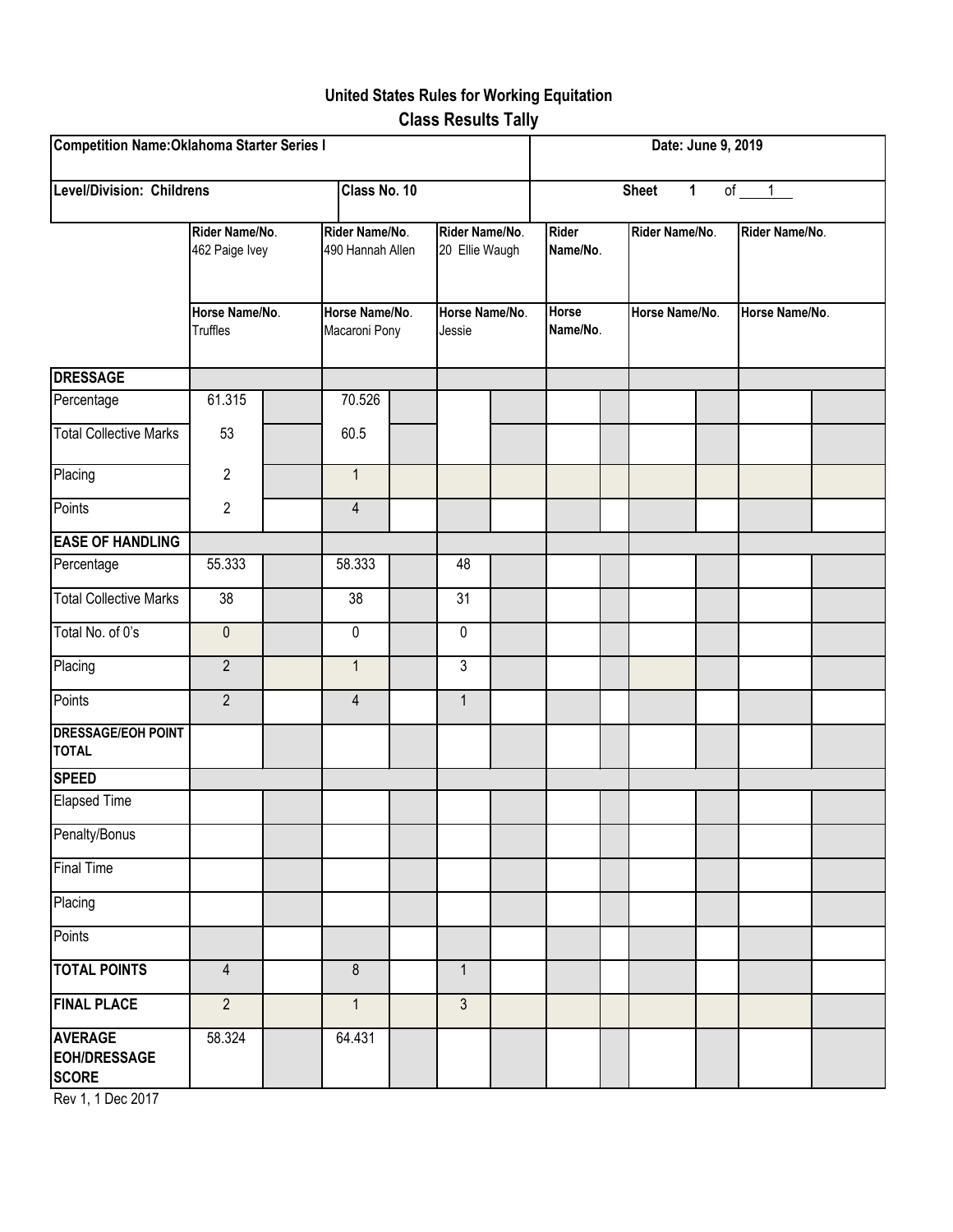# **United States Rules for Working Equitation Class Results Tally**

| <b>Competition Name: Oklahoma Starter Series I</b>    |                                       |                                       |                                                  |  |                |  |                          | Date: June 9, 2019 |                |  |                |  |  |  |
|-------------------------------------------------------|---------------------------------------|---------------------------------------|--------------------------------------------------|--|----------------|--|--------------------------|--------------------|----------------|--|----------------|--|--|--|
| Level/Division: Level 1 Introductory                  |                                       | of $1$<br><b>Sheet</b><br>$\mathbf 1$ |                                                  |  |                |  |                          |                    |                |  |                |  |  |  |
|                                                       | Rider Name/No. 47<br>Kristina Hummell |                                       | Rider Name/No. 30 Rider Name/No.<br>Connie Ewing |  |                |  | <b>Rider</b><br>Name/No. |                    | Rider Name/No. |  | Rider Name/No. |  |  |  |
|                                                       | Horse Name/No.<br>Budweiser           |                                       | Horse Name/No.<br>Echo                           |  | Horse Name/No. |  | <b>Horse</b><br>Name/No. |                    | Horse Name/No. |  | Horse Name/No. |  |  |  |
| <b>DRESSAGE</b>                                       |                                       |                                       |                                                  |  |                |  |                          |                    |                |  |                |  |  |  |
| Percentage                                            |                                       |                                       | 71.8                                             |  |                |  |                          |                    |                |  |                |  |  |  |
| <b>Total Collective Marks</b>                         |                                       |                                       | 61                                               |  |                |  |                          |                    |                |  |                |  |  |  |
| Placing                                               |                                       |                                       | 1                                                |  |                |  |                          |                    |                |  |                |  |  |  |
| Points                                                |                                       |                                       | $\sqrt{2}$                                       |  |                |  |                          |                    |                |  |                |  |  |  |
| <b>EASE OF HANDLING</b>                               |                                       |                                       |                                                  |  |                |  |                          |                    |                |  |                |  |  |  |
| Percentage                                            |                                       |                                       | 73.667                                           |  |                |  |                          |                    |                |  |                |  |  |  |
| <b>Total Collective Marks</b>                         |                                       |                                       | 47                                               |  |                |  |                          |                    |                |  |                |  |  |  |
| Total No. of 0's                                      |                                       |                                       | $\pmb{0}$                                        |  |                |  |                          |                    |                |  |                |  |  |  |
| Placing                                               |                                       |                                       | $\mathbf{1}$                                     |  |                |  |                          |                    |                |  |                |  |  |  |
| Points                                                |                                       |                                       | $\overline{2}$                                   |  |                |  |                          |                    |                |  |                |  |  |  |
| <b>DRESSAGE/EOH POINT</b><br><b>TOTAL</b>             |                                       |                                       |                                                  |  |                |  |                          |                    |                |  |                |  |  |  |
| <b>SPEED</b>                                          |                                       |                                       |                                                  |  |                |  |                          |                    |                |  |                |  |  |  |
| Elapsed Time                                          |                                       |                                       |                                                  |  |                |  |                          |                    |                |  |                |  |  |  |
| Penalty/Bonus                                         |                                       |                                       |                                                  |  |                |  |                          |                    |                |  |                |  |  |  |
| <b>Final Time</b>                                     |                                       |                                       |                                                  |  |                |  |                          |                    |                |  |                |  |  |  |
| Placing                                               |                                       |                                       |                                                  |  |                |  |                          |                    |                |  |                |  |  |  |
| Points                                                |                                       |                                       |                                                  |  |                |  |                          |                    |                |  |                |  |  |  |
| <b>TOTAL POINTS</b>                                   |                                       |                                       | $\overline{4}$                                   |  |                |  |                          |                    |                |  |                |  |  |  |
| <b>FINAL PLACE</b>                                    |                                       |                                       | $\mathbf{1}$                                     |  |                |  |                          |                    |                |  |                |  |  |  |
| <b>AVERAGE</b><br><b>EOH/DRESSAGE</b><br><b>SCORE</b> |                                       |                                       | 72.735                                           |  |                |  |                          |                    |                |  |                |  |  |  |

Rev 1, 1 Dec 2017